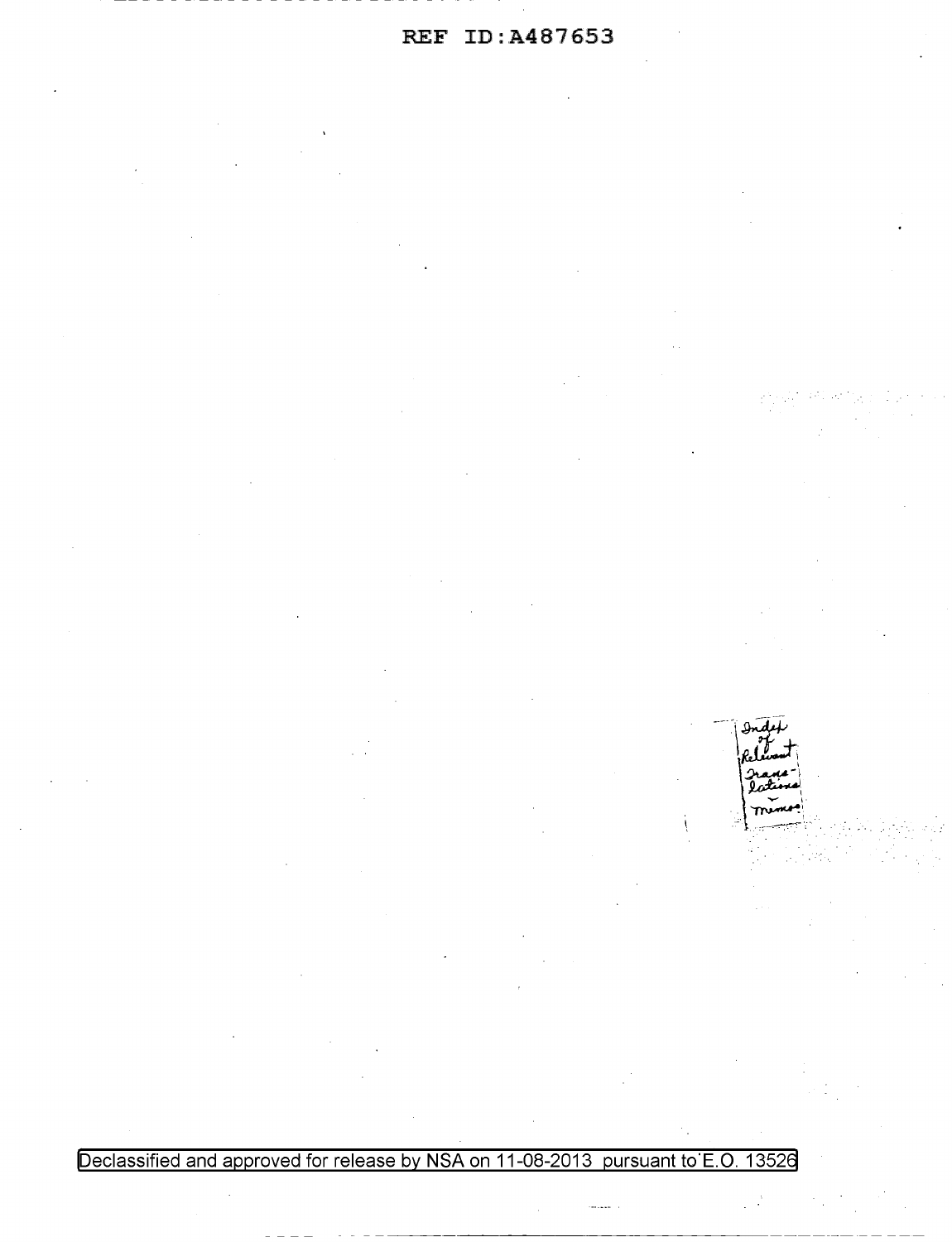

 $\mathbf{v}_i$ 

## Preli mary artel ∙ U

## INDEX OF RELEVANT TRANSLATIONS AND MEMORANDA

|        | DATE : JD $#$ : OTHER $#$                    | <b>BRIEF</b>                                                                                                                                                                                |  |  |
|--------|----------------------------------------------|---------------------------------------------------------------------------------------------------------------------------------------------------------------------------------------------|--|--|
|        |                                              |                                                                                                                                                                                             |  |  |
|        |                                              | : ---- : --------------- : Distribution List (A.D. Kramer).                                                                                                                                 |  |  |
|        |                                              | May 15 : $---$ : $---$ = $---$ : Memo re dissemination $(A.D.K.)$ .                                                                                                                         |  |  |
|        |                                              | July ? : ---- : --------------- : G-2 Memo re dissemination (B.).                                                                                                                           |  |  |
|        |                                              | July 17 :  : ---------------- : G-2 Memo re dissemination (R.S. Bratton).                                                                                                                   |  |  |
|        |                                              | Nov. 12 : ---- : -------------- : Dissemination to White House (A.D. Kramer).                                                                                                               |  |  |
|        |                                              |                                                                                                                                                                                             |  |  |
|        |                                              | March 18: 1540 : Tokyo 126 <sup>15425</sup> ; Put Terazaki in charge of information and propaganda.<br><b>*March 29: 1746 : Berlin 308<sup>15744</sup>: Germany plans to attack Russia.</b> |  |  |
|        |                                              |                                                                                                                                                                                             |  |  |
|        |                                              | April 4 : 1826 : Berlin 56/59364 Terman preparations for war with Russia.                                                                                                                   |  |  |
|        |                                              | April 5: 1842: Honolulu 43 <sup>1597</sup> 4 Vessels seen in Pearl Harbor.                                                                                                                  |  |  |
|        |                                              | *April 18: 2066 : Washington 230 : As a result of the Japanese-Soviet Neutrality Pact,                                                                                                      |  |  |
|        | 16409                                        | : Japan is at last free to use force in this area                                                                                                                                           |  |  |
|        |                                              | $162\%$ (S.W. Pacific).                                                                                                                                                                     |  |  |
|        |                                              | April 30: --- : "(2-32" / 2 + 4). The early intention of Germany to attack Russia.                                                                                                          |  |  |
|        |                                              | *May 22 : 2643 : Berlin 569/7473: "Our dreams of southward expansion."                                                                                                                      |  |  |
|        |                                              | May 26 : 2675 : Tokyo 440 $17536$ : Wire real intentions of German Government.                                                                                                              |  |  |
|        |                                              | Uuly 24 : ---- : -------------- : Memo for Naval Aids to the President re Movements of                                                                                                      |  |  |
|        |                                              | : Japanese Merchant Vessels.                                                                                                                                                                |  |  |
|        |                                              | *Sept. 4 : 4941 : Tokyo 529 <sup>21786</sup> : Japanese Draft Proposal of Sept. 6, 1941.                                                                                                    |  |  |
|        |                                              | *Sept. 26: 5438 : Tokyo 595 $227\frac{1}{3}$ Japanese Proposal of Sept. 25 (submitted to State                                                                                              |  |  |
|        |                                              | : Department on Sept. 27).                                                                                                                                                                  |  |  |
|        |                                              | Sept. 30: 5510 : Tokyo 614 $1.2870$ : This whole matter concerns the China Incident and the                                                                                                 |  |  |
|        |                                              | 22987 : South Seas Question.                                                                                                                                                                |  |  |
|        |                                              | *Oct. 2: 5598: Washington 881: The United States will have to defend herself in the                                                                                                         |  |  |
|        |                                              |                                                                                                                                                                                             |  |  |
|        |                                              | $*$ Oct. 6 : 5640 : Washington <sup>31</sup> 901 : Pacific.                                                                                                                                 |  |  |
|        |                                              | Oct. 9 : 5696 : Tokyo 83 $\rightarrow$ > $\rightarrow$ . Area Designations in Pearl Harbor (for Spy Reports).                                                                               |  |  |
|        |                                              | Oct. 10: 5730: Honolulu O41 <sup>23312</sup> : Dock and Mooring Designations in Pearl Harbor (for                                                                                           |  |  |
|        |                                              | : Spy Reports).                                                                                                                                                                             |  |  |
|        |                                              | *Oct. 15: 5838: Berlin 123723513: Oshima urges Japan attack Russia and lets the cat                                                                                                         |  |  |
|        |                                              | : out of the bag regarding the Conquest of Asia.                                                                                                                                            |  |  |
|        | Oct. 16 : $-\$ : ${}^{n}$ GZ-10 <sup>n</sup> | : Memo to CNO with paraphrase of JD5838 (above).                                                                                                                                            |  |  |
|        |                                              |                                                                                                                                                                                             |  |  |
|        |                                              | Oct. 28 : 6138 : Tokyo 674 14125 : Japanese nationals evacuating the N.E.I.<br>Nov. 1 : 6204 : Hsinking 697 + 12 Minor border clash to be minimized.                                        |  |  |
| Now. 4 |                                              | : 6238 : Tokyo 34324322 : Japanese nationals evacuating the Philippines.                                                                                                                    |  |  |
|        |                                              | Nov. 4 : 6248 : Tokyo 72514332 : Japanese National Policy (Tojo Cabinet).                                                                                                                   |  |  |
|        |                                              | Nov. 4 : 6249 : Tokyo 72624334 : Proposal A (U.S.-Japan Treaty).                                                                                                                            |  |  |
|        |                                              | Nov. 4 : 6250 : Tokyo 727 $+339$ : Proposal B (U.S.-Japan Treaty).                                                                                                                          |  |  |
|        |                                              | **Nov. 5 : 6254 : Tokyo 736 14373 : Arrangements for signing must be completed by                                                                                                           |  |  |
|        |                                              | 24479: Nov. 25th. (of utmost secrecy).                                                                                                                                                      |  |  |
|        |                                              | Nov. $7.$ : 6320 : Washington 1040: There is danger that America will see through our                                                                                                       |  |  |
|        |                                              | : condition.                                                                                                                                                                                |  |  |
|        |                                              | Nov. 8 : 6335 : Manila 722 $2+533$ : Spy report on U.S. Aircraft.                                                                                                                           |  |  |
|        |                                              |                                                                                                                                                                                             |  |  |
|        |                                              | Nov. 12 : 6415 : Tokyo 762 $\rightarrow$ 4373 : Nov. 25th is the definite deadline.                                                                                                         |  |  |

 $-1-$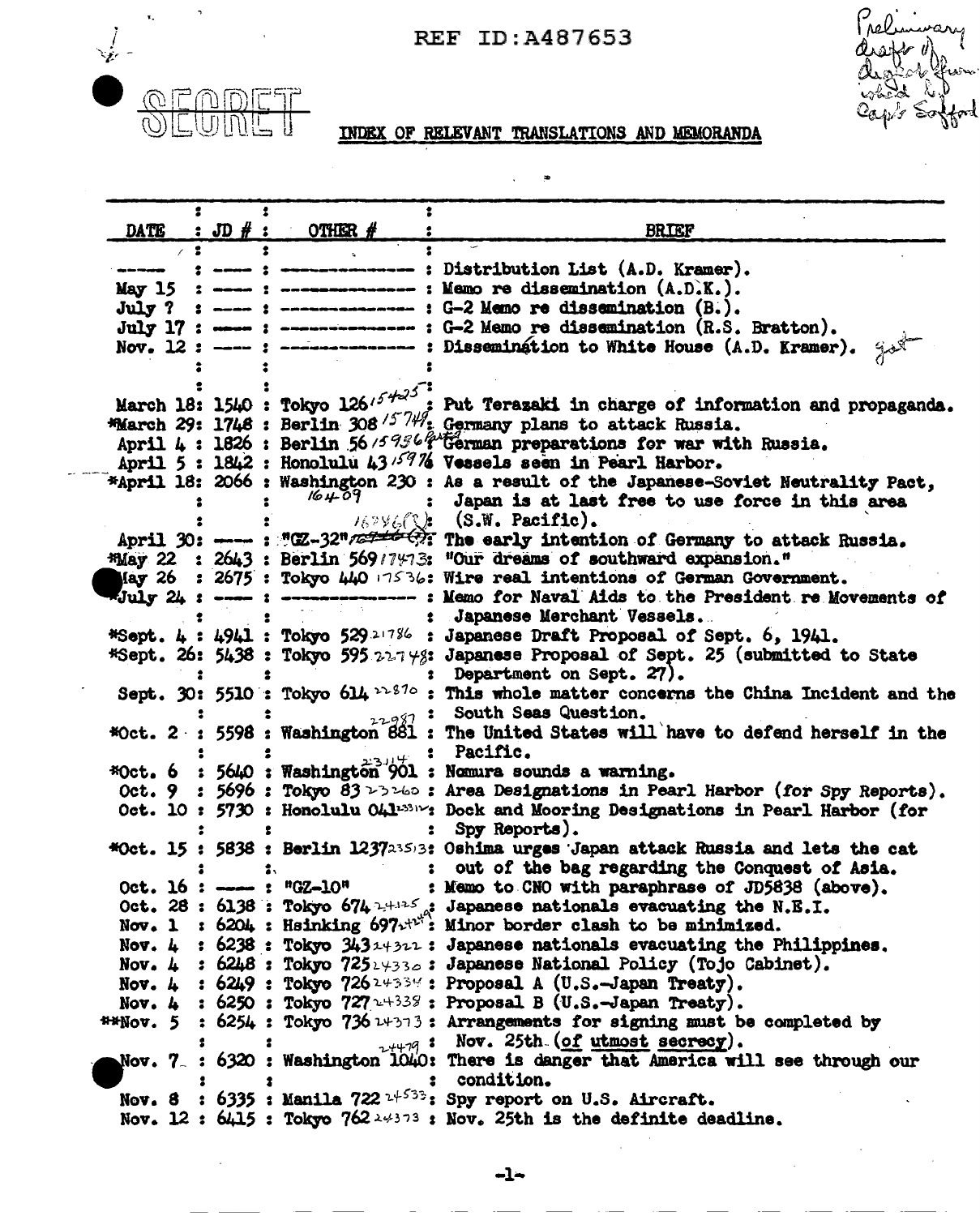

 $\mathbf{r}$  .

INDEX OF RELEVANT TRANSLATIONS AND MEMORANDA - CONT'D

| <b>DATE</b>          |          | : JD $\#$ : OTHER $\#$ | <b>BRIEF</b><br>$\bullet$ .                                                                                                                                                                               |  |  |
|----------------------|----------|------------------------|-----------------------------------------------------------------------------------------------------------------------------------------------------------------------------------------------------------|--|--|
|                      |          |                        | Nov. 17: 6540: Hsinking 124853: Umetsu to Kurusu (Nov. 6, 1941).                                                                                                                                          |  |  |
|                      |          |                        | *Nov. 17: 6541: Hsinking 22+854: Manchukuo-Soviet Relations.                                                                                                                                              |  |  |
|                      |          |                        | *Nov. 17: 6542: Hsinking 324856: Estimate of Russo-German War.                                                                                                                                            |  |  |
|                      |          |                        | **Nov. 17: 6553: Washington <sup>7</sup> 1090: Nomura's Swan Song.                                                                                                                                        |  |  |
|                      |          |                        | **Nov. 22: 6710: Tokyo 812 $>533$ : The deadline is extended until Nov. 29th: after that                                                                                                                  |  |  |
|                      |          |                        | : things are automatically going to happen.                                                                                                                                                               |  |  |
|                      |          |                        | <b>*Nov.</b> $2k$ : $6744$ : Tokyo 823 $25178$ : The time-limit is in Tokyo time.                                                                                                                         |  |  |
|                      |          |                        | Nov. 26 : 6801 : Tokyo 2319 $2512$ : Japan's Plans re China (Nov. 14, 1941).                                                                                                                              |  |  |
|                      |          |                        | <b>**Nov.</b> 26: 6850: Tokyo 2354 $\nu$ 334: Winds Code for Morse Broadcasts (Nov. 19, 1941).                                                                                                            |  |  |
|                      |          |                        | **Nov. 28 : 6875 : Tokyo 2353 $\nu$ 543 $\nu$ : Winds Code for Voice Broadcasts (Nov. 19, 1941).                                                                                                          |  |  |
|                      |          |                        | $\frac{400}{100}$ . 28: 6898: Tokyo 844 $2.5445$ : Do not give the impression that the negotiations are<br>: broken off.                                                                                  |  |  |
| **Dec. l             |          |                        | : 6943 : Tokyo 985 25557: There is extreme danger that war may muddenly break                                                                                                                             |  |  |
|                      |          |                        | : out between the Anglo-Saxon nations and Japan--                                                                                                                                                         |  |  |
|                      |          |                        | : quicker than anyone dreams.                                                                                                                                                                             |  |  |
|                      |          |                        | *Dec. 1 : 6983 : Tokyo 865 $\nu$ 5605: To prevent the United States from becoming unduly                                                                                                                  |  |  |
|                      |          |                        | : suspicious.                                                                                                                                                                                             |  |  |
| $\mathbf{Dec.}$ 1    |          |                        | : 6984 : Tokyo 2444+5606: London, Hongkong, Singapore, and Manila - Destroy                                                                                                                               |  |  |
|                      |          |                        | : Purple code machines.                                                                                                                                                                                   |  |  |
| $*Dec. 2$            |          |                        | : 6985 : Tokyo 2409 25609: Hidden Word Code (Nov. 27, 1941).                                                                                                                                              |  |  |
| Dec. $3$             |          |                        | : 6991 : Tokyo 111 $55644$ : Make your "Ships in Harbor Report" irregular but                                                                                                                             |  |  |
|                      |          |                        | : twice a week (Nov. 15, 1941).                                                                                                                                                                           |  |  |
|                      |          |                        | *Dec. 3 : 7017 : Tokyo 86725640: Washington - Destroy code machine.                                                                                                                                       |  |  |
| Dec. $4$             | :(6975): |                        | $2559\%$ : Possibly the missing translation of the Winds                                                                                                                                                  |  |  |
|                      | :(7001): |                        | : Message. (These JD numbers are missing.)                                                                                                                                                                |  |  |
| #Dec. 4              |          |                        | : 7092 : Tokyo 893 > 593 : In case war breaks out --- American and British                                                                                                                                |  |  |
|                      |          |                        | : consular officials will not be recognized as                                                                                                                                                            |  |  |
|                      |          |                        | : having --- Great care shall be taken not to                                                                                                                                                             |  |  |
|                      |          |                        | : antagonize Russia.                                                                                                                                                                                      |  |  |
|                      |          |                        | Dec. 4 : 7029 : Tokyo 111 25694: Spy Instructions - Honolulu. (Nov. 20, 1941.)                                                                                                                            |  |  |
|                      |          |                        | $\Rightarrow$ Dec. 5: 7063: Tokyo 11325773: Spy Instructions - Honolulu.<br>(Nov. 18, 1941.)                                                                                                              |  |  |
|                      |          |                        | Dec. 5: 7064: Honolulu 224 1517 Py Message - Honolulu.<br>(Now. 18, 1941.)                                                                                                                                |  |  |
| $\therefore$ *Dec. 5 |          |                        | : 7086 : Tokyo 122 $\frac{1}{2}$ Spy Instructions - Honolulu.<br>(Nov. 29, 1941.)                                                                                                                         |  |  |
|                      |          |                        | $\mathcal{P}$ Dec. 6 : 7111 : Honolulu 222 $\mathcal{P}^{(0)}$ : Spy Report - Honolulu. (Nov. 18, 1941.)                                                                                                  |  |  |
|                      |          |                        | Dec. 6 : 7125 : Tokyo $2\mu 47\frac{2583}{5336}$ : Destruction of Consular Codes. (Dec. 2, 1941.)                                                                                                         |  |  |
|                      |          |                        | Dec. 6: 7136: Washington 1268: We have completed destruction of codes.                                                                                                                                    |  |  |
|                      |          |                        | $\texttt{***Dec.}$ 6 : 7149 : Tokyo 901 $_1$ 5838: American Proposal of Nov. 26th will be answered in                                                                                                     |  |  |
|                      |          |                        |                                                                                                                                                                                                           |  |  |
|                      |          |                        | $\frac{7}{3}$ : $\frac{1}{2}$ : $\frac{1}{2}$ : $\frac{1}{2}$ : $\frac{1}{2}$ : $\frac{1}{2}$ : $\frac{1}{2}$ : $\frac{1}{2}$ : $\frac{1}{2}$ : $\frac{1}{2}$ : Japanese Declaration of War (Parts 1-13). |  |  |
|                      |          |                        | $*$ *Bec. 7 : 7143 : Tokyo 902/14 $\beta$ : Japanese Declaration of War (Part 14).                                                                                                                        |  |  |
|                      |          |                        | *Dec. 6 : 7144 : Tokyo 904 $2.53\frac{1}{4}$ : Re my 902, be most extremely cautious in preserving                                                                                                        |  |  |
|                      |          |                        | : secrecy.                                                                                                                                                                                                |  |  |
|                      |          |                        | Dec. 7 : 7145 : Tokyo 907 $\approx$ 585 $\circ$ : Submit our reply to the United States at 1:00 p.m.                                                                                                      |  |  |
|                      |          |                        | : on the seventh, your (Washington) time.                                                                                                                                                                 |  |  |

 $-2-$